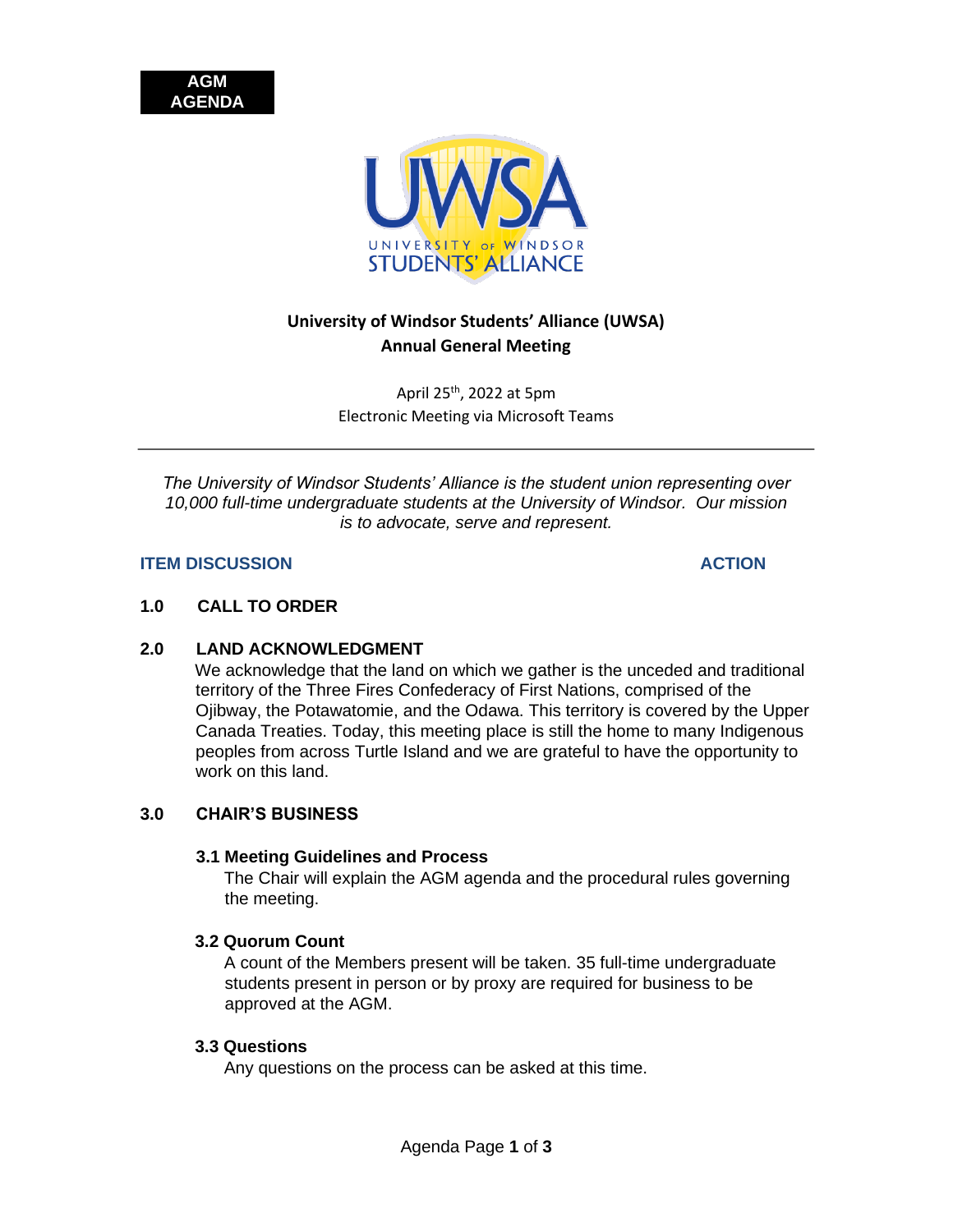| 4.0 | <b>APPROVAL OF THE AGENDA</b><br>4.1 AGM: April 25 <sup>th</sup> , 2022                                                                        | Approval                             |
|-----|------------------------------------------------------------------------------------------------------------------------------------------------|--------------------------------------|
| 5.0 | <b>APPROVAL OF PREVIOUS MEETING MINUTES</b>                                                                                                    | Approval                             |
| 6.0 | <b>UNFINISHED BUSINESS</b>                                                                                                                     |                                      |
|     | There is no unfinished business from the past quarter.                                                                                         |                                      |
| 7.0 | <b>PRESENTATIONS</b>                                                                                                                           | Information                          |
|     | 7.1 Audited Financial Statements, 2020-21<br>The Audited Financial Statements are included in the agenda package.<br>7.2 General Election 2022 | <b>Baker Tilly</b><br>I. Bilbilovska |

## **8.0 CONFIRMATION OF BY-LAW AMENDMENTS** Approval

The following amendments to the By-Laws, requiring confirmation by the Members, were made by the Board of Directors since the last Meeting of the Members:

## **8.1 BY-LAW AMENDMENT BY BOARD FROM APRIL 18TH, 2022**

**BIRT** Article 14 within the by-laws be revisited and revised by the incoming board and appropriate executives with support from legal counsel and HR representatives within the following year.

## **9.0 CONFIRMATION OF POLICY AMMENDMENTS**

The following amendments to the Policy, requiring confirmation by the Members, were made by the Board of Directors since the last Meeting of the Members:

## **9.1 POLICY AMMENDMENT BY BOARD FROM APRIL 18TH, 2022**

**BIRT** The succession plan within the executive policy 5.0 is amended to reflect the by-laws as follows: President, VPFO, VPSA, VPSL.

## **9.2 POLICY AMMENDMENT BY BOARD FROM APRIL 18TH, 2022**

**BIRT** Policy 13.1 within the financial policy established by the UWSA be amended to list the VPFO as a cardholder.

## **9.3 POLICY AMMENDMENT BY BOARD FROM APRIL 18TH, 2022**

**BIRT** The following job function is added to the portfolio of the VPFO as following "Act as a card holder of the corporate credit card".

## **9.4 POLICY AMMENDMENT BY BOARD FROM APRIL 18TH, 2022**

**BIRT** That policy 30.02.02 within the Elections policy be amended to add the clause "Any Member who has resigned as a Director or Executive within the preceding twelve (12) months unless due to mental, physical, health and/or